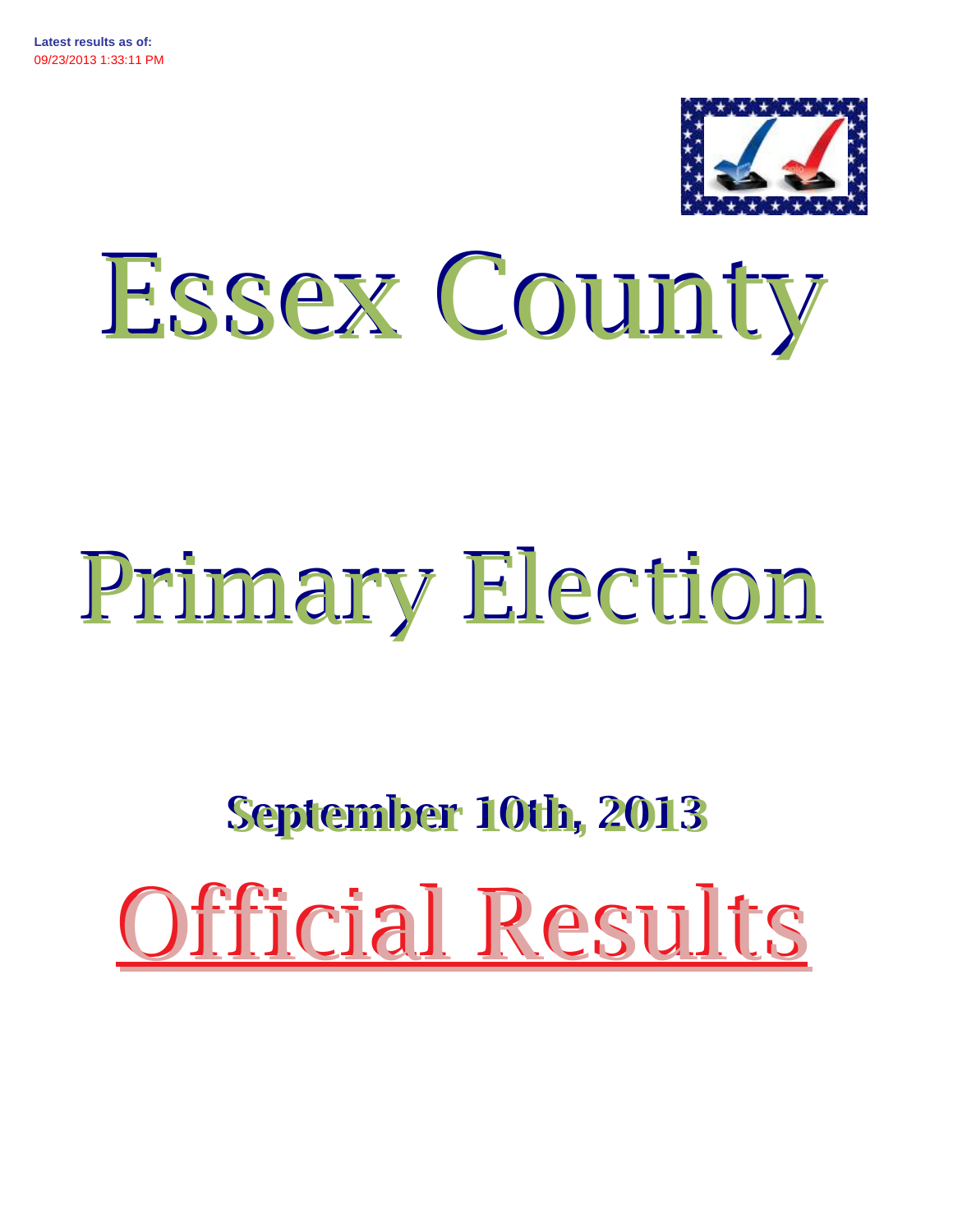## KEENE

Assy Dist 114th - Cong Dist 21st

#### SUPERINTENDENT OF HIGHWAYS

| <b>Ryan Hall</b> |     | 12.9% |
|------------------|-----|-------|
| Gary D. Manley   | 129 | 87.1% |

## KEENE ED#: 1

#### SUPERINTENDENT OF HIGHWAYS

| 2B: Gary D. Manley | <b>RFP</b> |
|--------------------|------------|
| 1B: Ryan Hall      | <b>RFP</b> |

## KEENE ED#: 2

#### SUPERINTENDENT OF HIGHWAYS

| 1B: Ryan Hall      | <b>REP</b> |
|--------------------|------------|
| 2B: Gary D. Manley | <b>REP</b> |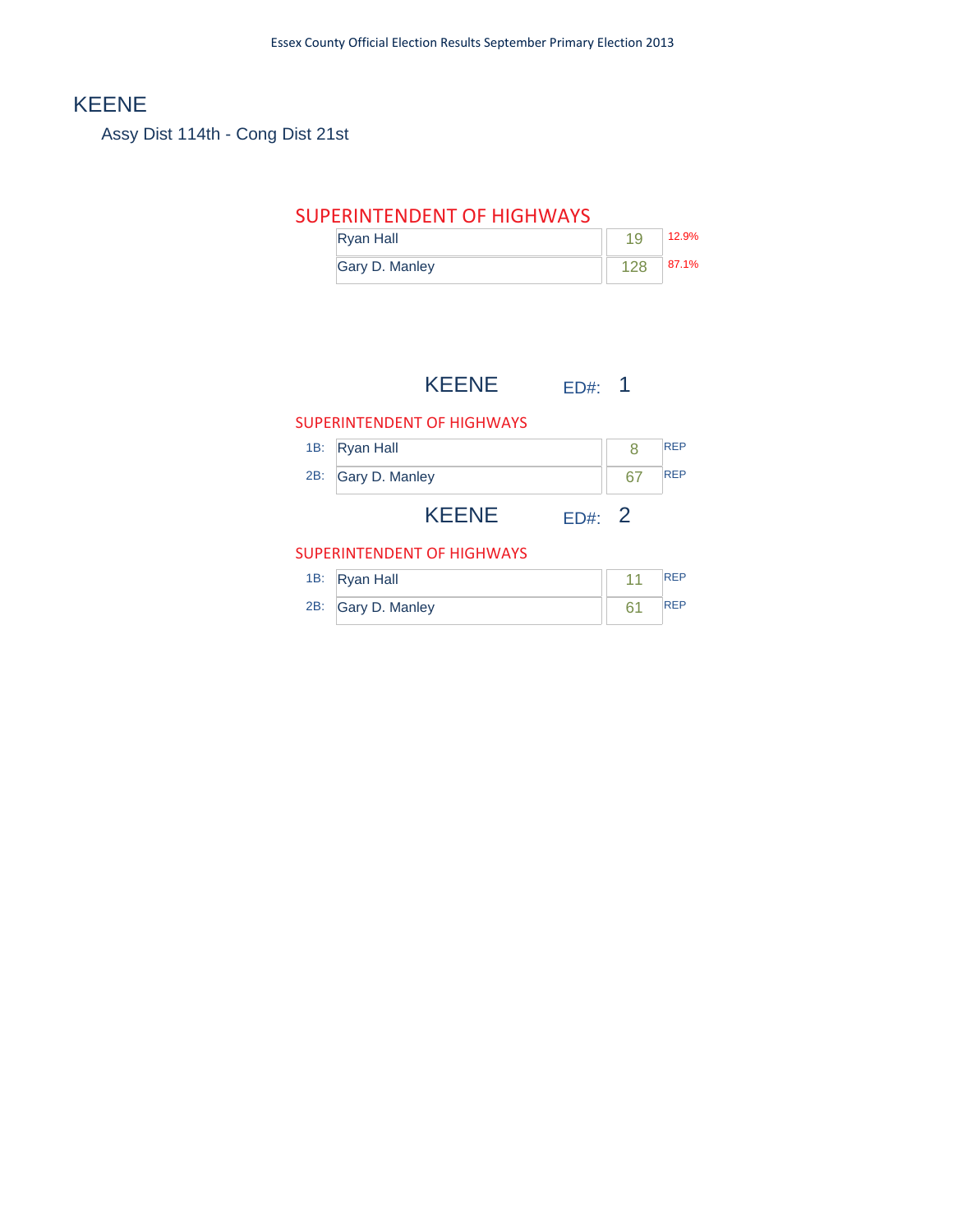## **LEWIS**

Assy Dist 114th - Cong Dist 21st

#### TAX COLLECTOR

| Kathleen C. Robertson | 57.4% |
|-----------------------|-------|
| Brenda M. Sullivan    |       |

## LEWIS ED#: 0

#### TAX COLLECTOR

| 1B: Kathleen C. Robertson | ҕ⊿ |            |
|---------------------------|----|------------|
| 2B: Brenda M. Sullivan    |    | <b>REP</b> |

 $\sim$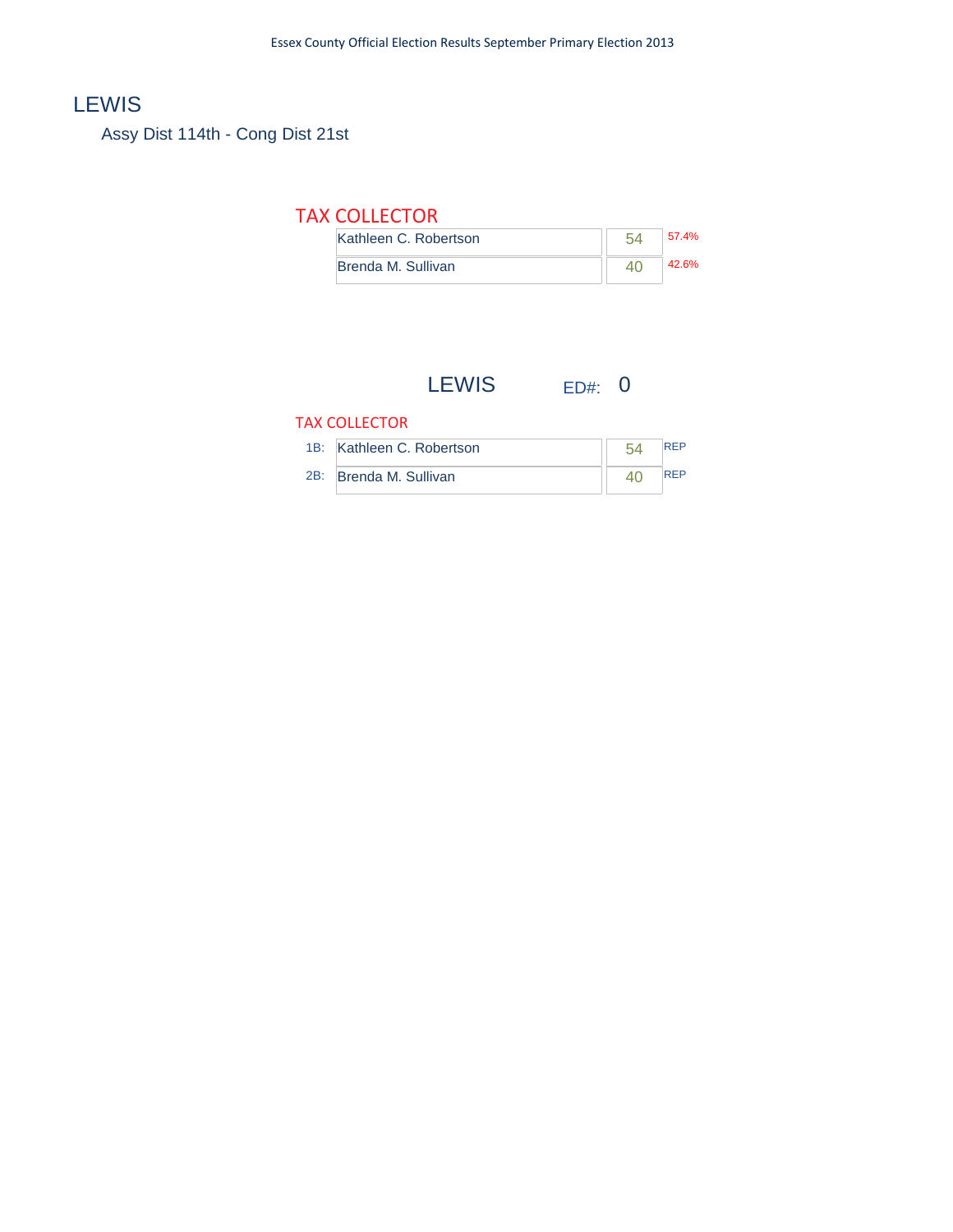## MINERVA

Assy Dist 114th - Cong Dist 21st

#### TOWN SUPERVISOR

| Sue E. Montgomery Corey | 63.4% |
|-------------------------|-------|
| Stephen R. McNally      | 36.6% |

## MINERVA ED#: 0

#### TOWN SUPERVISOR

| 1A: Sue E. Montgomery Corey | 64 | <b>DEM</b> |
|-----------------------------|----|------------|
| 2A: Stephen R. McNally      | 37 | <b>DEM</b> |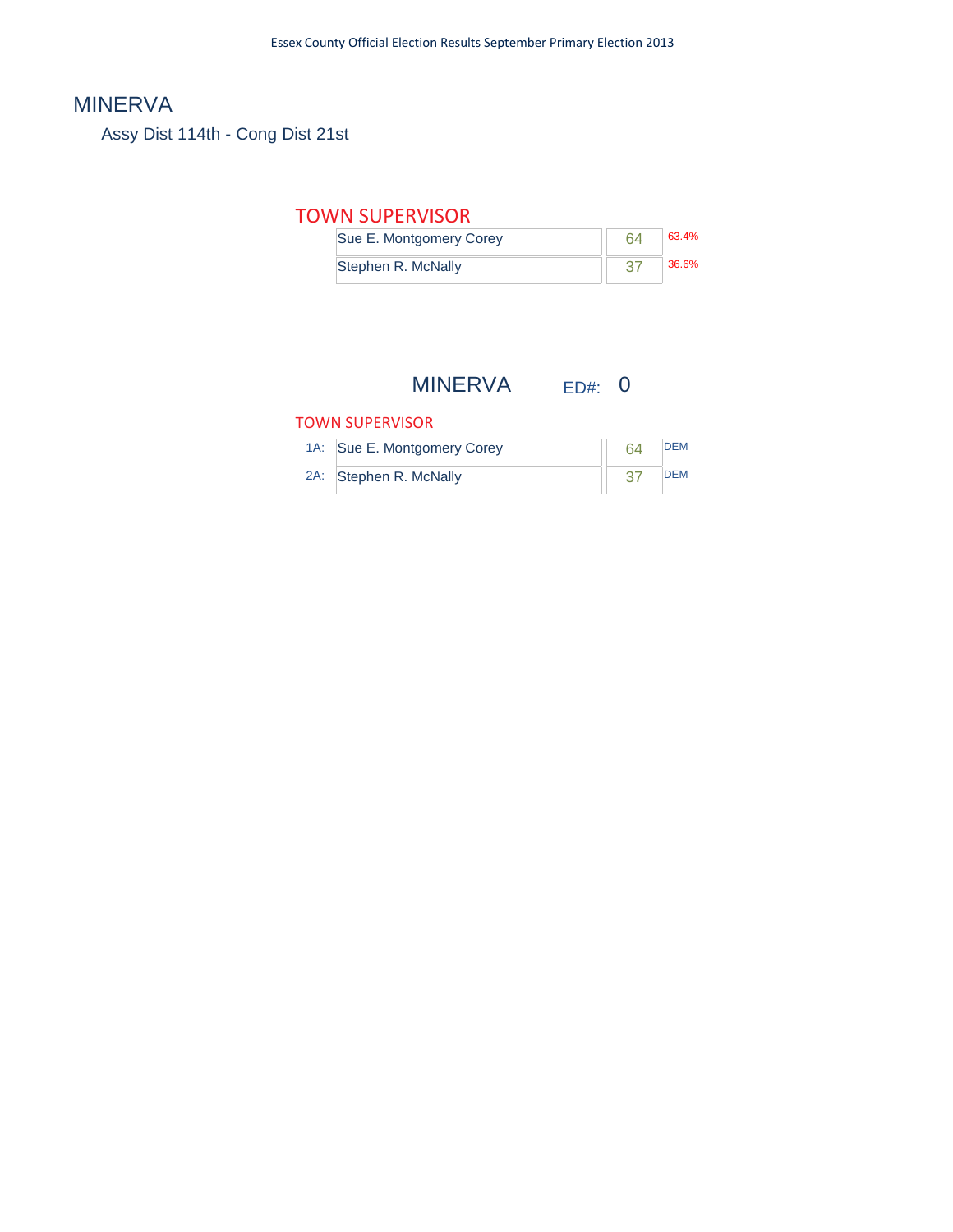## MORIAH

Assy Dist 114th - Cong Dist 21st

#### TOWN COUNCILMAN

| Corey E. Steigleman  | 16.4% |
|----------------------|-------|
| Timothy J. Garrison  | 41.8% |
| Lucille C. Carpenter | 41.8% |

## MORIAH ED#: 1

#### TOWN COUNCILMAN

| 1B: Corey E. Steigleman  | 11 | <b>REP</b> |
|--------------------------|----|------------|
| 2B: Timothy J. Garrison  | 24 | <b>RFP</b> |
| 3B: Lucille C. Carpenter | 29 | <b>RFP</b> |

#### MORIAH ED#: 2

#### TOWN COUNCILMAN

| 1B: Corey E. Steigleman  | <b>REP</b> |
|--------------------------|------------|
| 2B: Timothy J. Garrison  | <b>RFP</b> |
| 3B: Lucille C. Carpenter | <b>RFP</b> |

MORIAH ED#: 3

#### TOWN COUNCILMAN

| 1B: Corey E. Steigleman  | <b>RFP</b> |
|--------------------------|------------|
| 2B: Timothy J. Garrison  | <b>RFP</b> |
| 3B: Lucille C. Carpenter | <b>RFP</b> |

MORIAH ED#: 4

#### TOWN COUNCILMAN

| 1B: Corey E. Steigleman  | <b>REP</b> |
|--------------------------|------------|
| 2B: Timothy J. Garrison  | <b>REP</b> |
| 3B: Lucille C. Carpenter | <b>RFP</b> |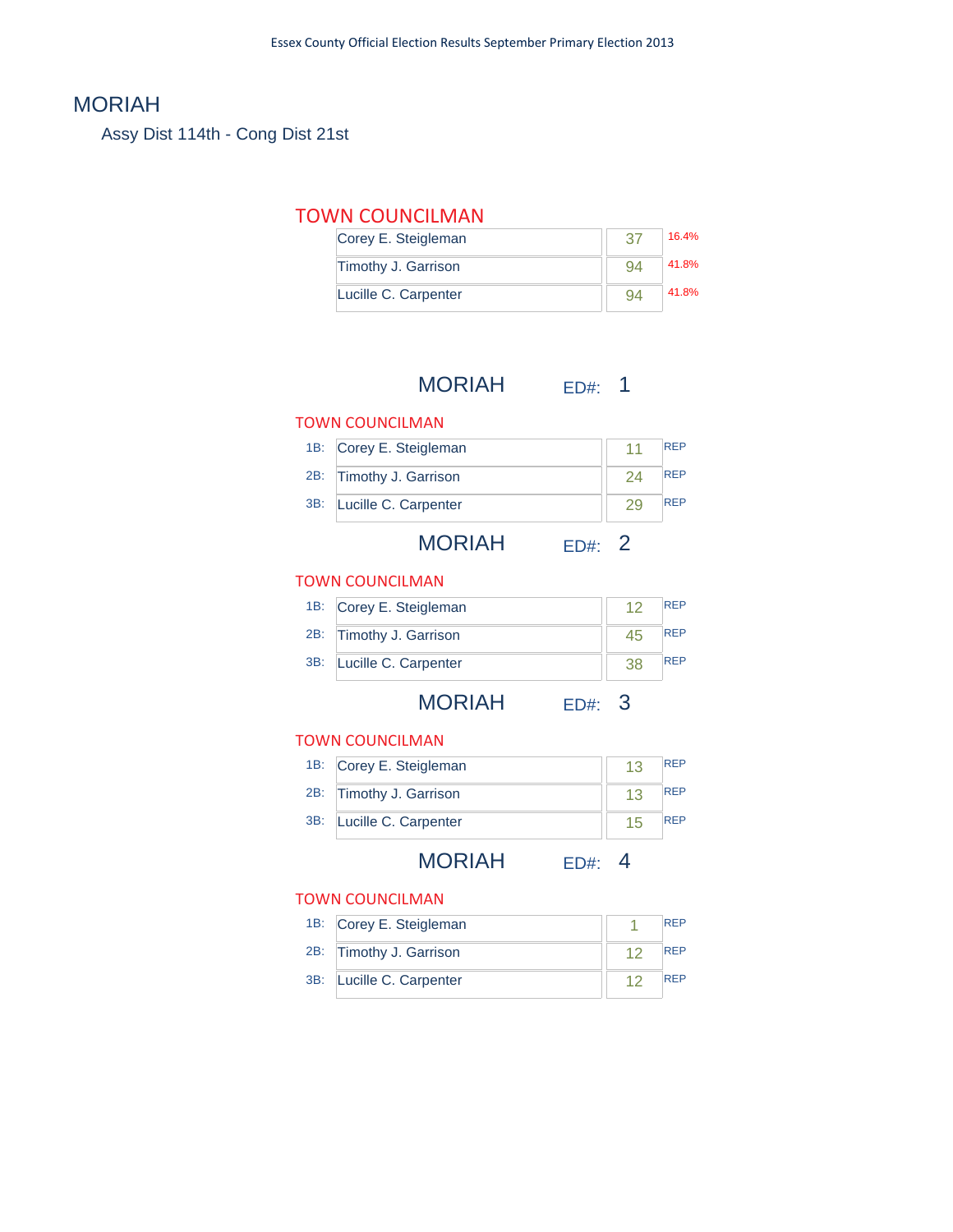## **NEWCOMB**

Assy Dist 114th - Cong Dist 21st

### SUPERINTENDENT OF HIGHWAYS

| Mark T. Yandon | 38.9% |
|----------------|-------|
| John D. Helms  | 61.1% |

## NEWCOMB ED#: 0

#### SUPERINTENDENT OF HIGHWAYS

| 1A: Mark T. Yandon | -37 | <b>DEM</b> |
|--------------------|-----|------------|
| 2A: John D. Helms  | 58  | <b>DEM</b> |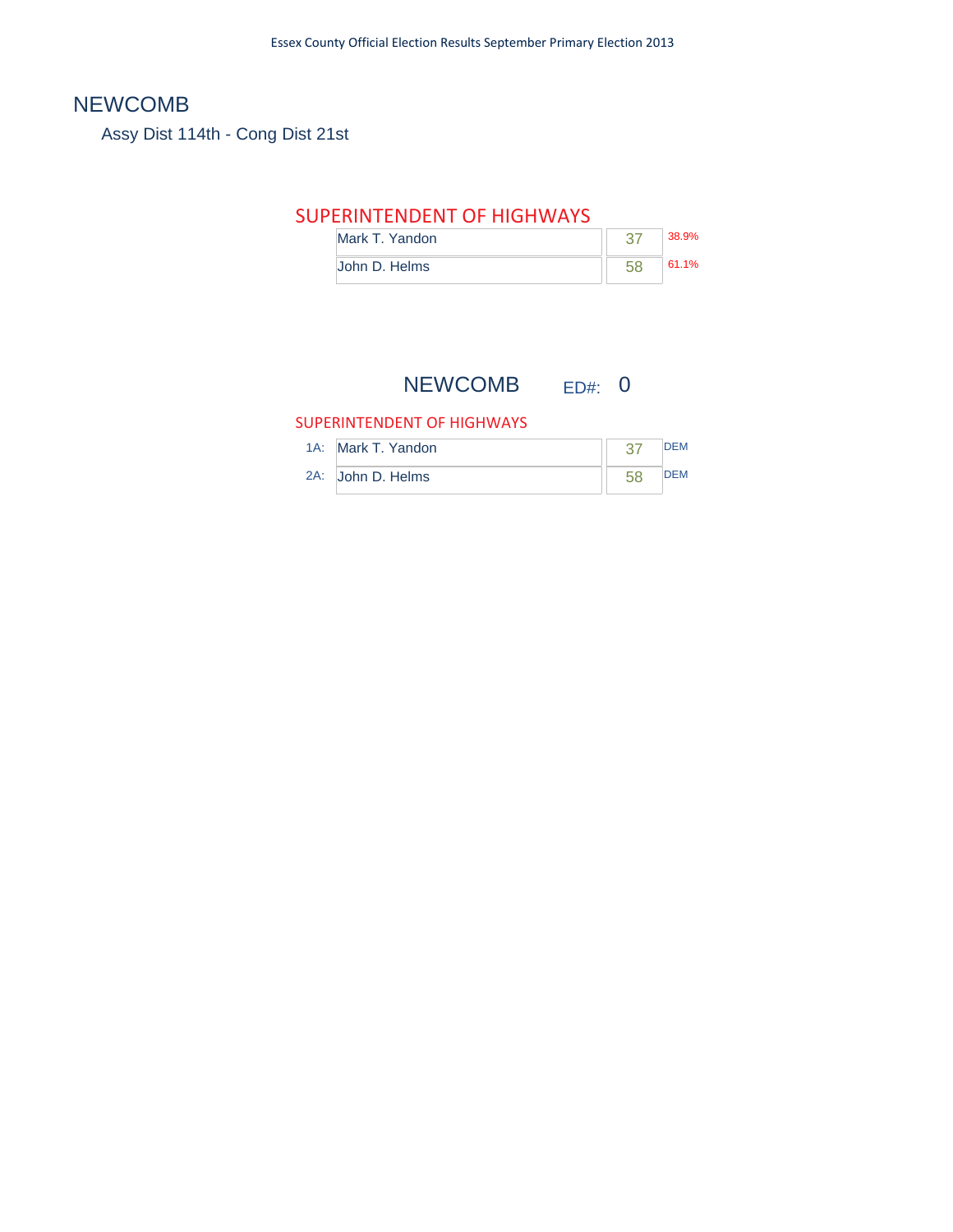## **SCHROON**

Assy Dist 114th - Cong Dist 21st

#### TOWN JUSTICE

| Tracy L. Hanchett     | 22  | 7.2%  |
|-----------------------|-----|-------|
| William H. Tribou III | 157 | 51.6% |
| Cheryl A. Indelicato  | 68  | 224%  |
| Paul T. Mieras        | 57  | 18.8% |

## SCHROON ED#: 1

#### TOWN JUSTICE

| 1B: Tracy L. Hanchett     | 19 | <b>RFP</b> |
|---------------------------|----|------------|
| 2B: William H. Tribou III | 72 | <b>REP</b> |
| 3B: Cheryl A. Indelicato  | 37 | <b>REP</b> |
| 4B: Paul T. Mieras        | 34 | <b>RFP</b> |

## SCHROON ED#: 2

#### TOWN JUSTICE

| 1B: Tracy L. Hanchett     |     | <b>REP</b> |
|---------------------------|-----|------------|
| 2B: William H. Tribou III | 85  | <b>REP</b> |
| 3B: Cheryl A. Indelicato  | -31 | <b>REP</b> |
| 4B: Paul T. Mieras        | 23  | <b>REP</b> |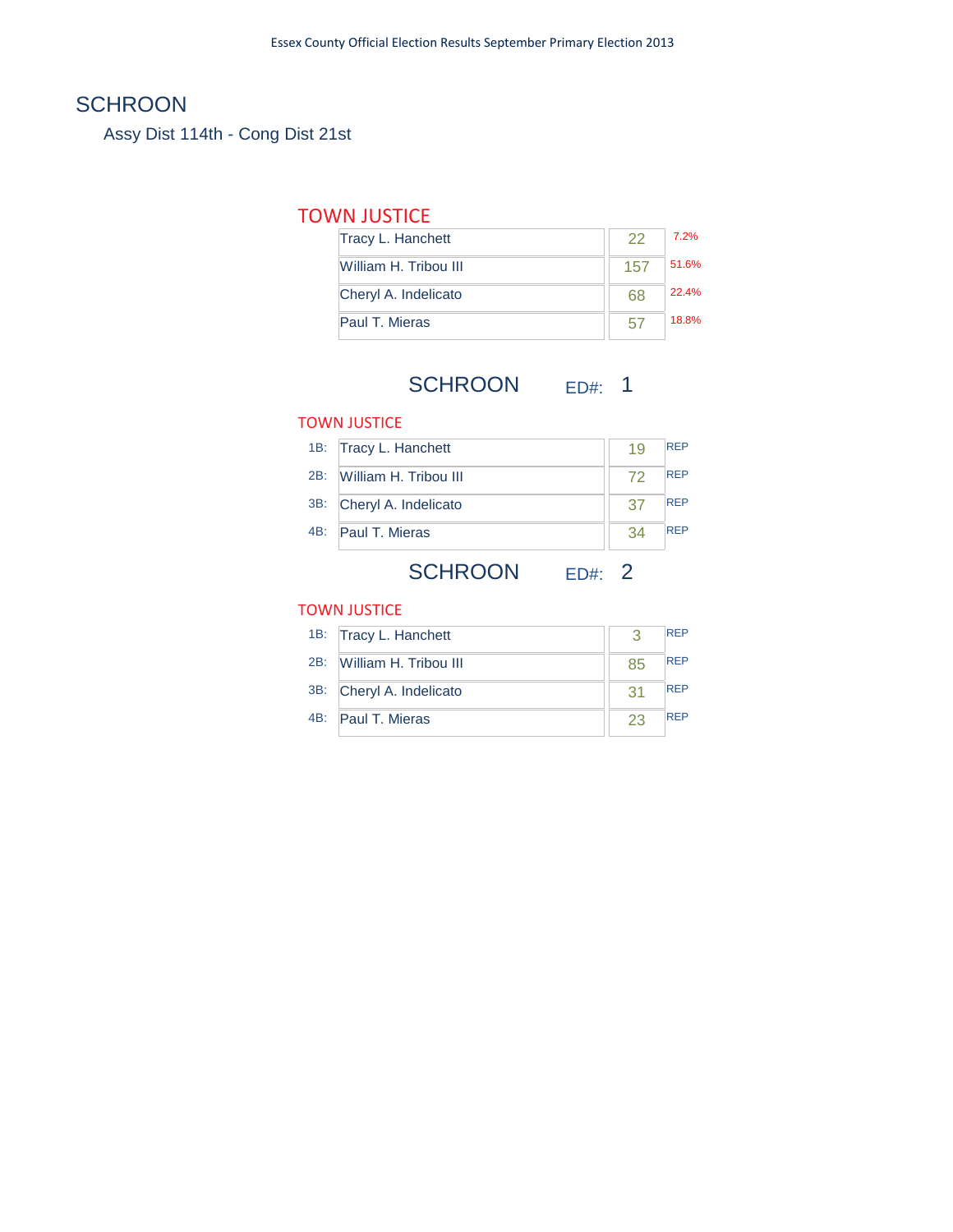## **TICONDEROGA**

Assy Dist 114th - Cong Dist 21st

#### TOWN SUPERVISOR

| Debra A. Malaney    |     |       |
|---------------------|-----|-------|
| R. William Grinnell | 161 | 62.9% |

## TICONDEROGA ED#: 1

#### TOWN SUPERVISOR



TICONDEROGA ED#: 2

#### TOWN SUPERVISOR

| 1B: Debra A. Malaney    |  |
|-------------------------|--|
| 2B: R. William Grinnell |  |

TICONDEROGA ED#: 3

#### TOWN SUPERVISOR

| 1B: Debra A. Malaney    |     | <b>REP</b> |
|-------------------------|-----|------------|
| 2B: R. William Grinnell | -25 | <b>REP</b> |

## TICONDEROGA ED#: 4

#### TOWN SUPERVISOR

| 1B: Debra A. Malaney    | <b>REP</b> |
|-------------------------|------------|
| 2B: R. William Grinnell | <b>REP</b> |

## TICONDEROGA ED#: 5

#### TOWN SUPERVISOR

| 1B: Debra A. Malaney    |            |
|-------------------------|------------|
| 2B: R. William Grinnell | <b>REP</b> |

TICONDEROGA ED#: 6

#### TOWN SUPERVISOR

| 1B: Debra A. Malaney    |  |
|-------------------------|--|
| 2B: R. William Grinnell |  |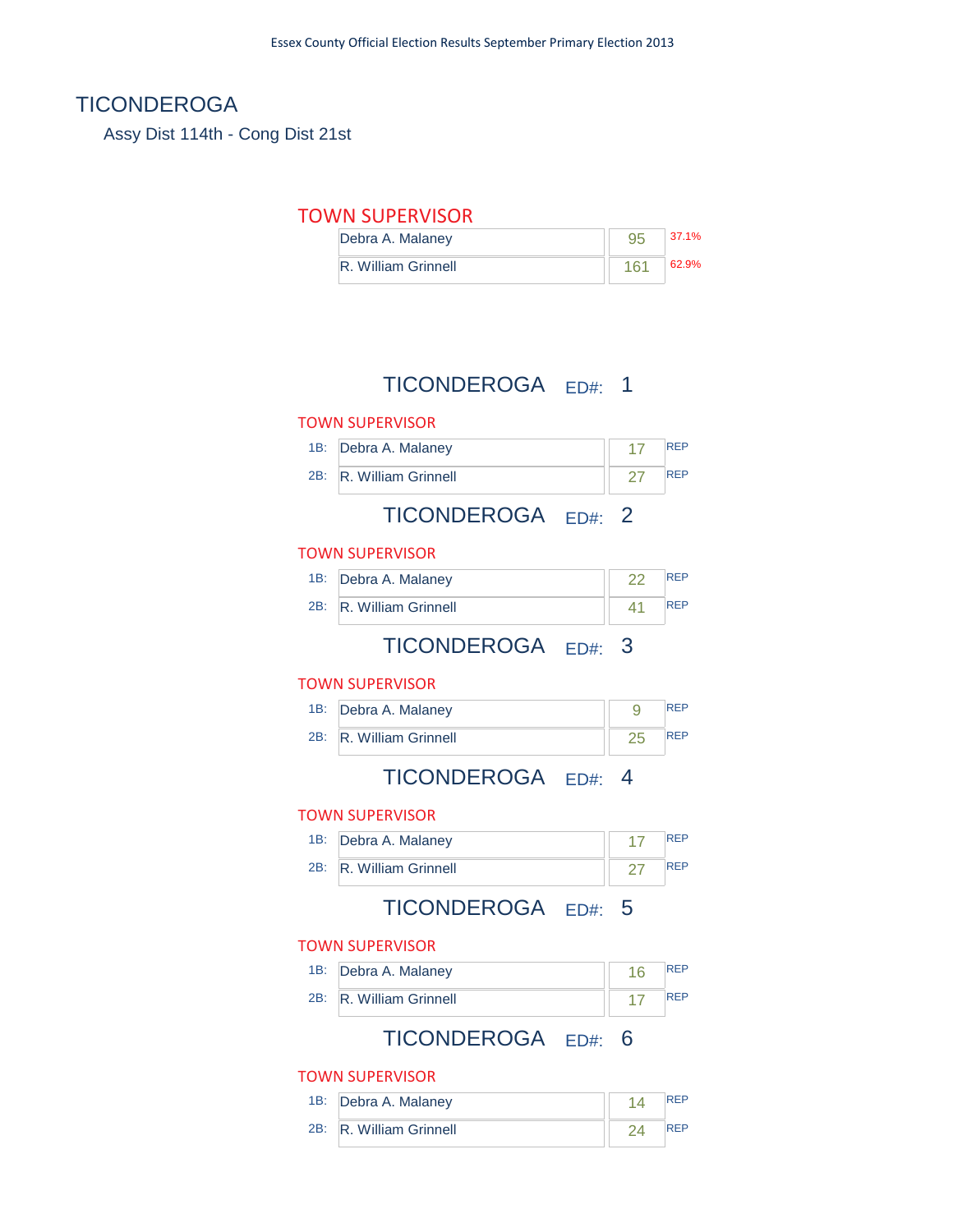## WESTPORT

Assy Dist 114th - Cong Dist 21st

#### TOWN COUNCILMAN

| <b>Gerald Yvon Goulet</b> | 10 | 24.7% |
|---------------------------|----|-------|
| Steven E. Viens           | 31 | 40.3% |
| Russell L. Paquette       |    | 35.1% |

## WESTPORT ED#: 1

#### TOWN COUNCILMAN

| 3A: Russell L. Paquette | <b>DEM</b> |
|-------------------------|------------|
| 2A: Steven E. Viens     | <b>DEM</b> |
| 1A: Gerald Yvon Goulet  | <b>DEM</b> |

## WESTPORT ED#: 2

#### TOWN COUNCILMAN

| 1A: Gerald Yvon Goulet  | <b>DEM</b> |
|-------------------------|------------|
| 2A: Steven E. Viens     | <b>DEM</b> |
| 3A: Russell L. Paquette | <b>DFM</b> |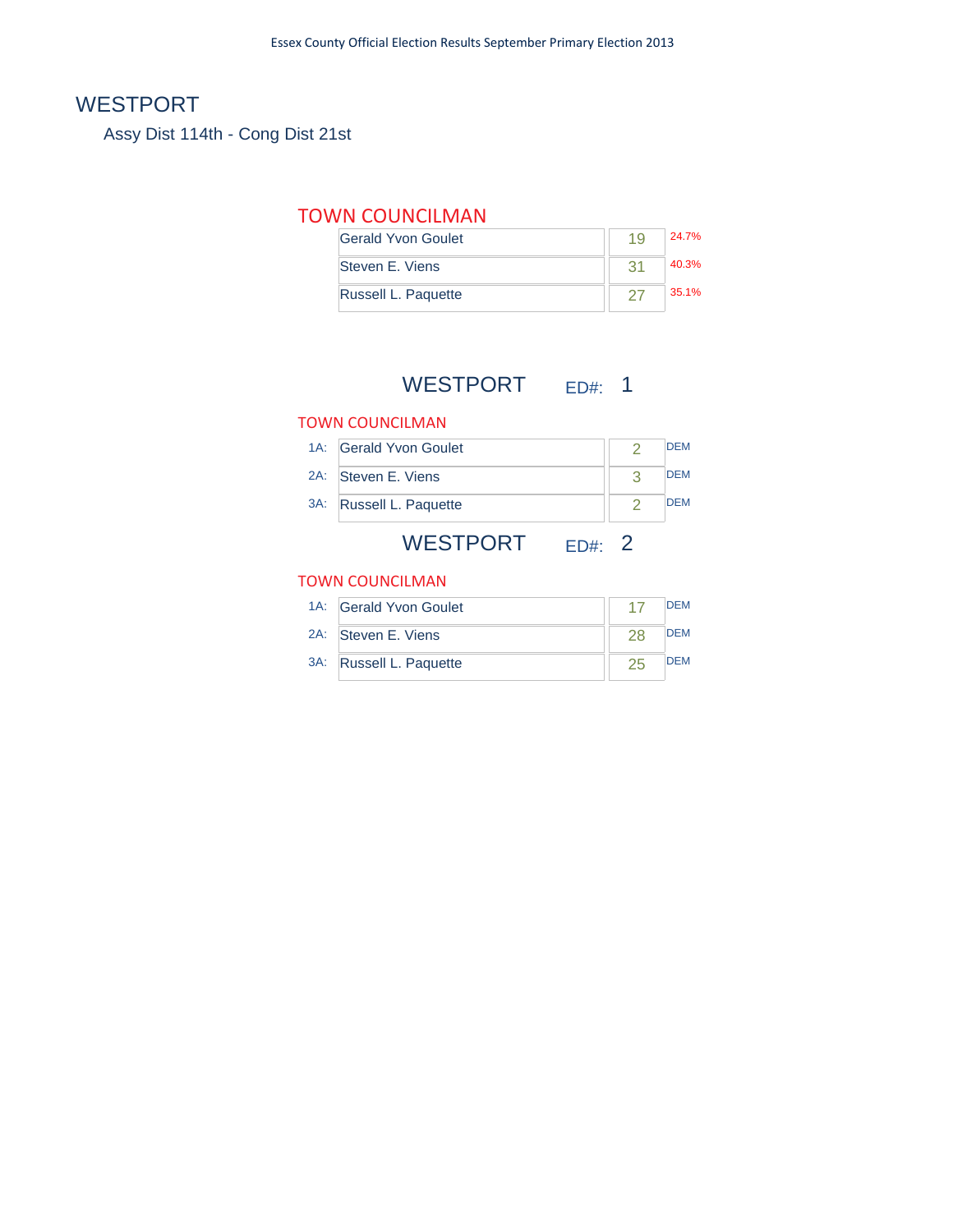## WILLSBORO

Assy Dist 114th - Cong Dist 21st

|        | <b>REPUBLICAN TOWN CLERK</b>   |     |            |
|--------|--------------------------------|-----|------------|
| 1B:    | Bridget A. Brown               | 241 | 79.5%      |
| 2B:    | Richard E. Sayward             | 62  | 20.5%      |
|        | <b>DEMOCRATIC TOWN JUSTICE</b> |     |            |
| $3A$ : | <b>Reginald Bedell</b>         | 31  | 68.9%      |
| 4A:    | Paula L. Lincoln               | 14  | 31.1%      |
|        | <b>REPUBLICAN TOWN JUSTICE</b> |     |            |
| 3B:    | Clarence V Russell Jr.         | 72  | 24.7%      |
| 4B:    | Gregg S. Dickerson             | 219 | 75.3%      |
|        | REPUBLICAN TOWN COUNCILMAN     |     |            |
| 5B:    | Lane J. Sayward                | 137 | 24.3%      |
| 6B:    | Charles Lustig Jr.             | 167 | 29.7%      |
| 7B:    | Nancy E. Huestis               | 85  | 15.1%      |
| 8B:    | Lorilee M. Sheehan             | 174 | 30.9%      |
|        | <b>WILLSBORO</b><br>ED#:       | 1   |            |
|        |                                |     |            |
|        | <b>REPUBLICAN TOWN CLERK</b>   |     |            |
| 1B:    | Bridget A. Brown               | 133 | <b>REP</b> |
| 2B:    | Richard E. Sayward             | 31  | <b>REP</b> |
|        | <b>DEMOCRATIC TOWN JUSTICE</b> |     |            |
| $3A$ : | <b>Reginald Bedell</b>         | 16  | <b>DEM</b> |
| 4A:    | Paula L. Lincoln               | 8   | <b>DEM</b> |
|        | <b>REPUBLICAN TOWN JUSTICE</b> |     |            |
| 3B:    | Clarence V Russell Jr.         | 40  | <b>REP</b> |
| 4B:    | Gregg S. Dickerson             | 119 | <b>REP</b> |
|        | REPUBLICAN TOWN COUNCILMAN     |     |            |
| 5B:    | Lane J. Sayward                | 75  | <b>REP</b> |
| 6B:    | Charles Lustig Jr.             | 84  | REP        |
| 7B:    | Nancy E. Huestis               | 55  | <b>REP</b> |
| 8B:    | Lorilee M. Sheehan             | 87  | <b>REP</b> |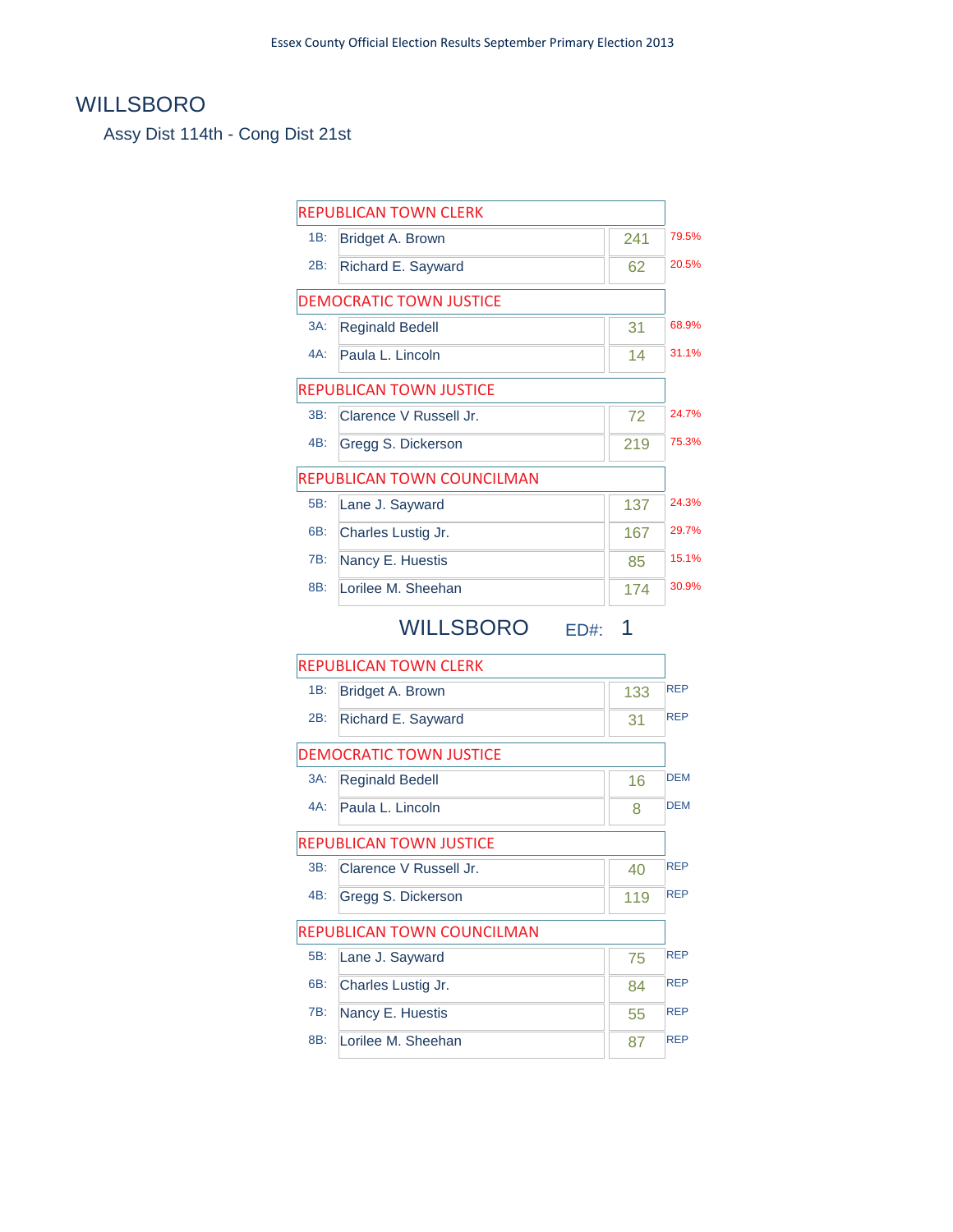| <b>WILLSBORO</b><br>FD#· | - 2                                                                                                              |            |
|--------------------------|------------------------------------------------------------------------------------------------------------------|------------|
|                          |                                                                                                                  |            |
| Bridget A. Brown         | 108                                                                                                              | <b>RFP</b> |
| Richard E. Sayward       | 31                                                                                                               | <b>RFP</b> |
|                          |                                                                                                                  |            |
| Reginald Bedell          | 15                                                                                                               | <b>DFM</b> |
| Paula L. Lincoln         | 6                                                                                                                | <b>DFM</b> |
|                          |                                                                                                                  |            |
| Clarence V Russell Jr.   | 32                                                                                                               | <b>RFP</b> |
| Gregg S. Dickerson       | 100                                                                                                              | <b>REP</b> |
|                          |                                                                                                                  |            |
| Lane J. Sayward          | 62                                                                                                               | <b>REP</b> |
| Charles Lustig Jr.       | 83                                                                                                               | <b>REP</b> |
| Nancy E. Huestis         | 30                                                                                                               | <b>REP</b> |
| Lorilee M. Sheehan       | 87                                                                                                               | <b>RFP</b> |
|                          | <b>REPUBLICAN TOWN CLERK</b><br>DEMOCRATIC TOWN JUSTICE<br>REPUBLICAN TOWN JUSTICE<br>REPUBLICAN TOWN COUNCILMAN |            |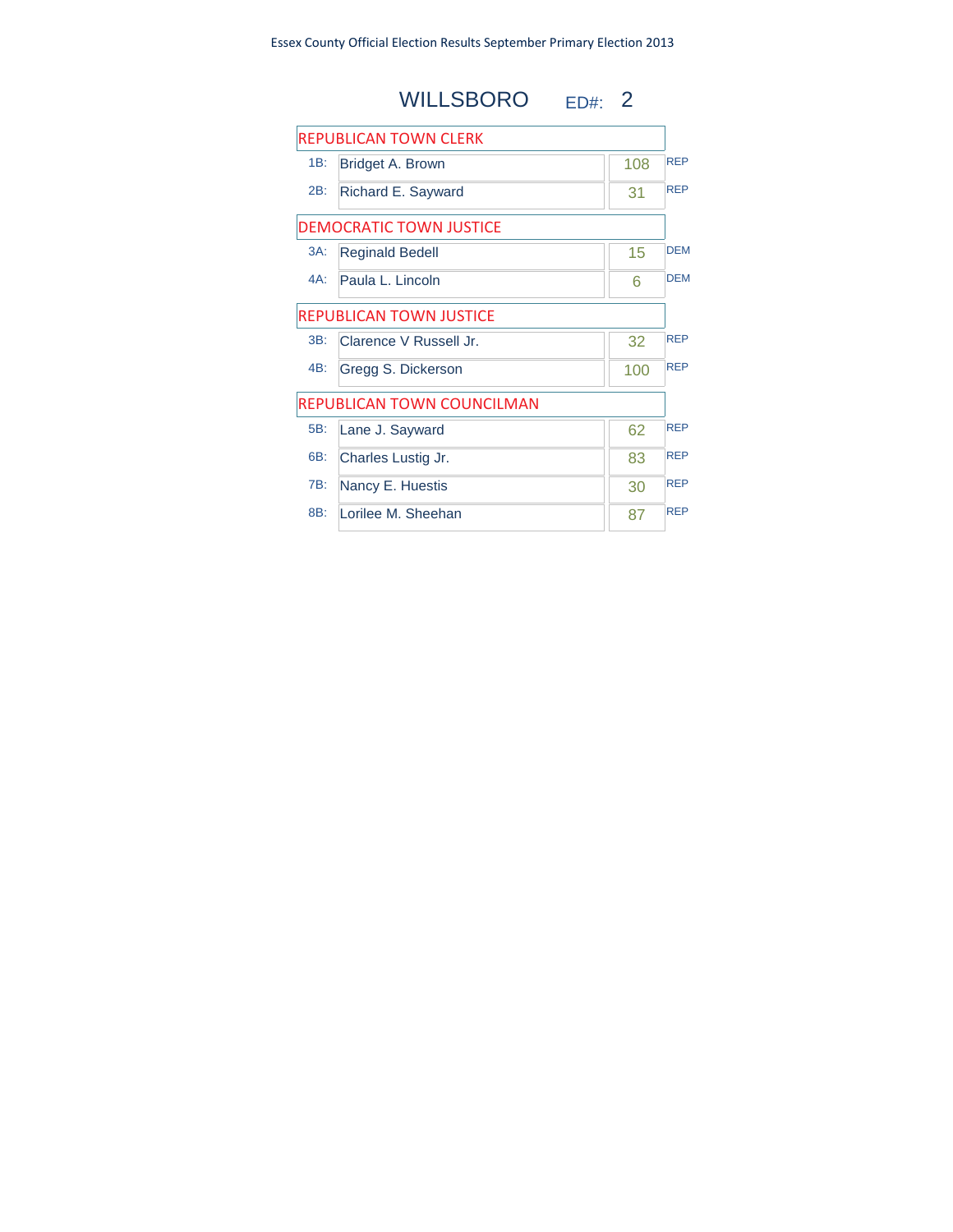## WILMINGTON

Assy Dist 114th - Cong Dist 21st

#### TOWN CLERK

| Gerald L. Bruce   |  |
|-------------------|--|
| Linda L. Lawrence |  |

## WILMINGTON **ED#:** 0

#### TOWN CLERK

| 1B: Gerald L. Bruce   | 3 <sup>c</sup> |  |
|-----------------------|----------------|--|
| 2B: Linda L. Lawrence |                |  |